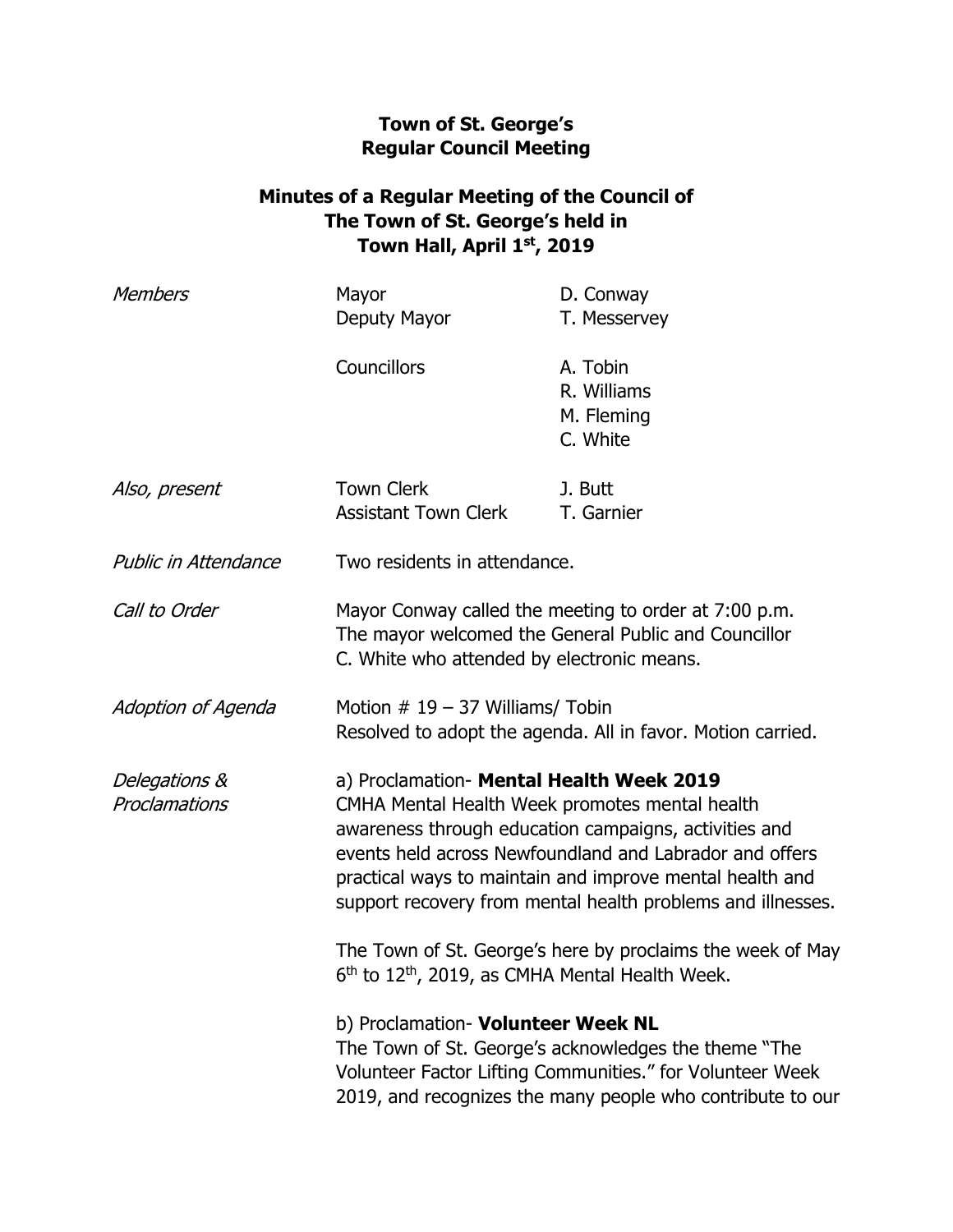|                                                      | community by volunteering. Signed by Mayor Conway,<br>proclaim and declare the period from April 7 <sup>th</sup> to 13 <sup>th</sup> , 2019<br>to be observed throughout the Town of St. George's as<br>Volunteer Week.                                                 |
|------------------------------------------------------|-------------------------------------------------------------------------------------------------------------------------------------------------------------------------------------------------------------------------------------------------------------------------|
| <b>Adoption of Minutes:</b><br>Reg. Mtg. Apr 1, 2019 | Regular Meeting of March 4th, 2019<br>Motion $# 19 - 38$ White/ Fleming<br>Resolved that minutes of the Regular Meeting of March 4 <sup>th</sup> ,<br>2019, be adopted as presented. All in favor. Motion carried.                                                      |
| <b>Business Arising from</b><br><b>Minutes</b>       | N/A                                                                                                                                                                                                                                                                     |
| Committee Reports<br><b>Finances</b><br>a)           | 1) Motion $# 19 - 39$ Messervey/ White<br>Resolved that general invoices of \$35,267.15<br>be approved for payment. All in favor. Motion carried.                                                                                                                       |
|                                                      | 2) Motion $# 19 - 40$ Fleming/ White<br>Be it resolved to pay Atlantic Engineering Consultants Ltd.<br>for Progress Billing #5 17-MCW-19-00043 in the amount of<br>\$4,105.50 from Projects Account upon receipt of payment<br>from DMAE. All in favor. Motion carried. |
|                                                      | 3) Motion $# 19 - 41$ White/ Fleming<br>Be it resolved to pay EFCO Enterprises Ltd. for Progress<br>Billing #2 17-MCW-19-00043 in the amount of \$63,613.17<br>from Projects Account upon receipt of payment from DMAE.                                                 |
|                                                      | 4) Current Bank Balances were given.                                                                                                                                                                                                                                    |
|                                                      | 5) Aged Receivables report shows as of April 1, 2019<br>property taxes at 63.45% collected; water and sewer taxes<br>at 54.87% and business tax 81.58%.                                                                                                                 |
|                                                      | 6) Expense report shows 20.68% of the budget has been<br>used.                                                                                                                                                                                                          |
| b) Projects                                          | <b>Fire Hall Extension/ Chlorination Building Upgrade</b><br>The Town Manager spoke to the consultant and EFCO, the                                                                                                                                                     |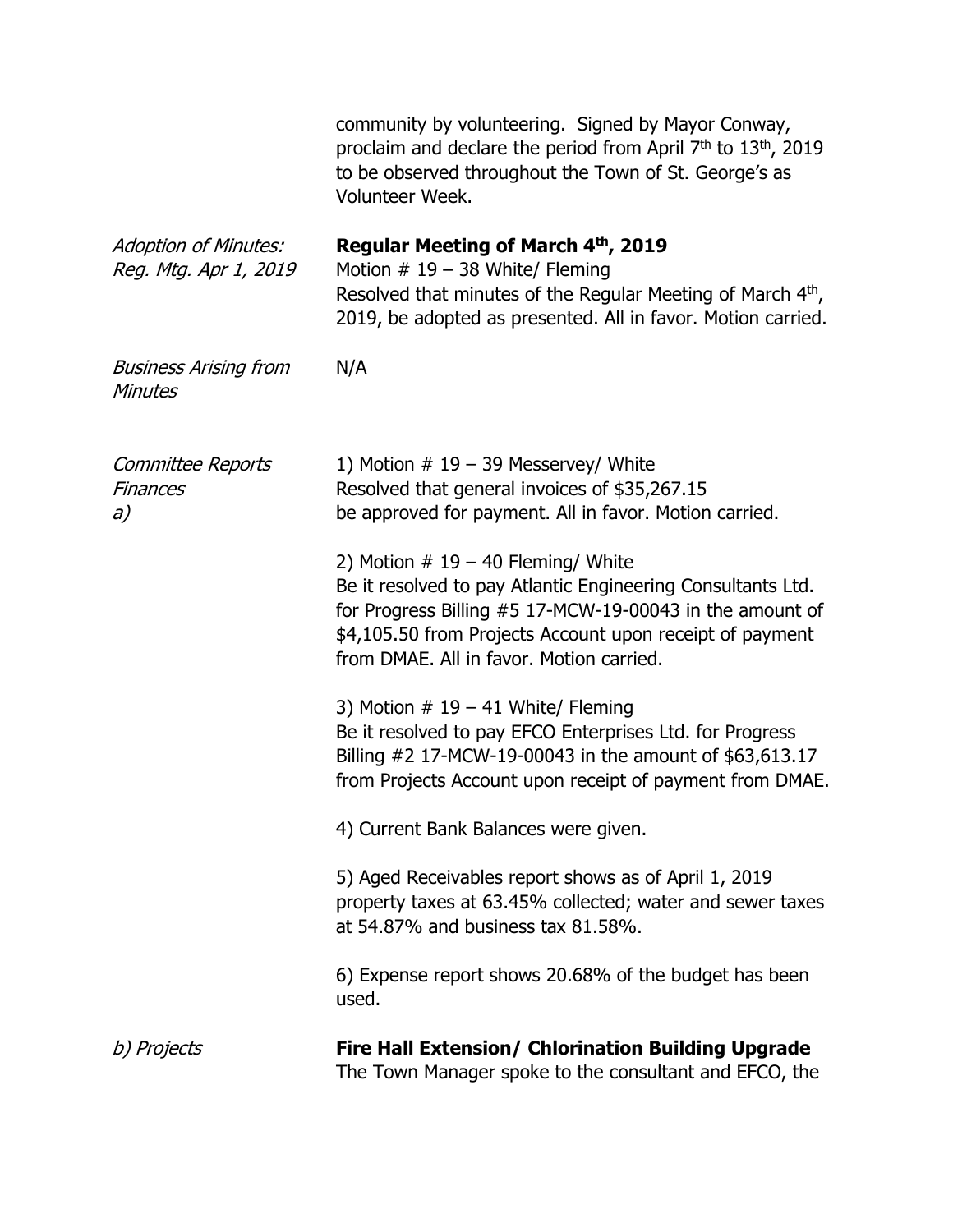|                        | cement will be poured on Tuesday. EFCO has been waiting<br>on a Permit to be issued from NL Power once the line has<br>been isolated, this had delayed the project but should be<br>completed by the end of April. The Chlorination Building<br>Upgrade is still waiting to go to tender.  |
|------------------------|--------------------------------------------------------------------------------------------------------------------------------------------------------------------------------------------------------------------------------------------------------------------------------------------|
| c) Fire Department     | March Reports/ 2019 Fire and Emergency Services<br><b>Training School/ Fire Protection WRWM</b><br>There were no reports for March.                                                                                                                                                        |
|                        | There was a request put in for a new pumper, as well<br>training services information was made available and<br>a copy has been provided to the Fire Department.                                                                                                                           |
|                        | The Town Manager reached out to WRWM with<br>a \$200 per month fee for emergency services, which council<br>agreed is reasonable, however, WRWM did not agree to this<br>amount and further requested a per needed basis fee be<br>provided.                                               |
|                        | Motion $# 19 - 42$ Messervey/ Fleming<br>Be it resolved that on a per needed basis fee, will not be<br>approved for WRWM Fire Fighting Services. All in favor.<br>Motion carried.                                                                                                          |
| d) Stadium/ Recreation | The ice surface was removed at Siki Bennett Memorial<br>Stadium on 16 March for the season.                                                                                                                                                                                                |
|                        | Council discussed that in May a Committee Meeting should<br>take place regarding the operations of the Stadium. Data<br>and Statistics will be gathered prior to the meeting with<br>respect to usage.                                                                                     |
| e) Roads               | Transportation and Works was contacted regarding the<br>run-off, standing water near the Pharmacy and the damage<br>that is constantly occurring to that section of road. The<br>Town Manager advised that our public works employees will<br>do their best to help assist where possible. |
| f) Divestiture         | The light poles being installed at the Marina is in the                                                                                                                                                                                                                                    |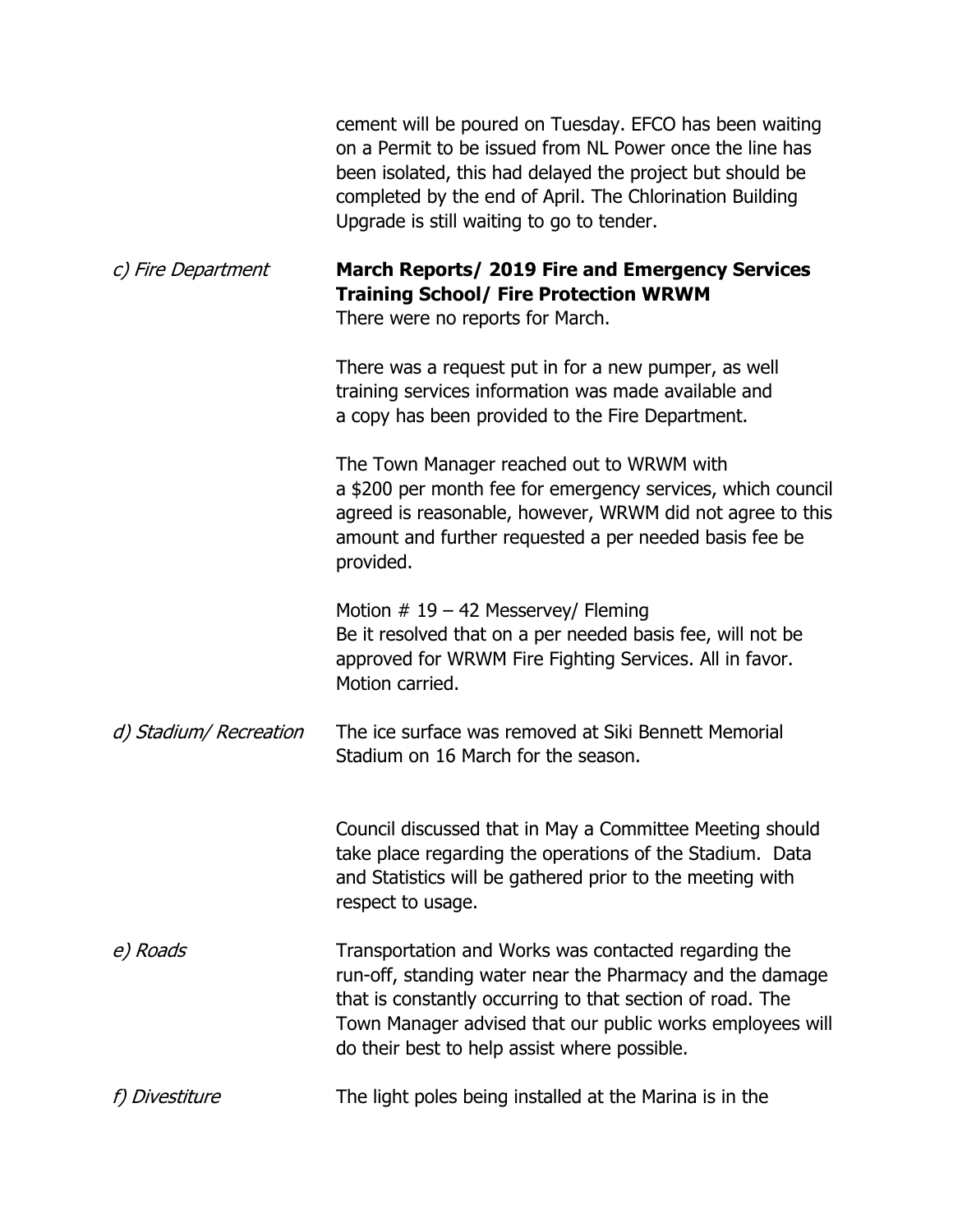| Committee Report                                                | hands of Newfoundland Power and there is no cost to the<br>Town of St. George's for installation.                                                                                                                                                                                                                                                                                          |  |
|-----------------------------------------------------------------|--------------------------------------------------------------------------------------------------------------------------------------------------------------------------------------------------------------------------------------------------------------------------------------------------------------------------------------------------------------------------------------------|--|
|                                                                 | An issue was brought up about the haul trucks for the<br>Marina Project using Main Street vice turning onto Station<br>Road. It was determined that due to potential damage to<br>infrastructure on side roads that the Contractors would be<br>instructed to utilize Main Street, turning unto to haul road to<br>access the Marina Project.                                              |  |
|                                                                 | A discussion took place about the bonding regarding the<br>Marina Project from comments in previous minutes<br>regarding Flat Bay Brook Bridges. As this is a Federal<br>Government Project all bonding was in place prior to the<br>tender being let.                                                                                                                                     |  |
| g) Building/General<br><b>Repairs- Business</b><br>Applications | Motion 19 - 43 Messervey/ White<br>Resolved to accept one general repair permit used for<br>March. All in favor. Motion carried.                                                                                                                                                                                                                                                           |  |
| <b>Unfinished Business</b>                                      | a) Update- St. George's Medical Clinic<br>A meeting was held in Corner Brook with the CEO of<br>Western Health where an incentive package was mentioned<br>that the Town of St. George's will be offering to the<br>individual who accepts a full-time position at our medical<br>clinic. Package and terms have not yet been determined.                                                  |  |
|                                                                 | b) RCMP- Performance Plan Continuation<br>A meeting was held with the Bay St. George Detachment<br>Staff Sargent and Operations NCO, discussing some<br>concerns within the Town of St. George's such as, ATV's,<br>speeding, and no regular patrols.                                                                                                                                      |  |
|                                                                 | An ATV town friendly option was discussed by the Mayor,<br>but this would need to be brought to the NL Government for<br>more specifics and proper procedures. The Mayor<br>mentioned that another meeting with the RCMP and public<br>would be ideal. This allows more ideas and concerns to be<br>brought to the table and gives the public an opportunity to<br>address their concerns. |  |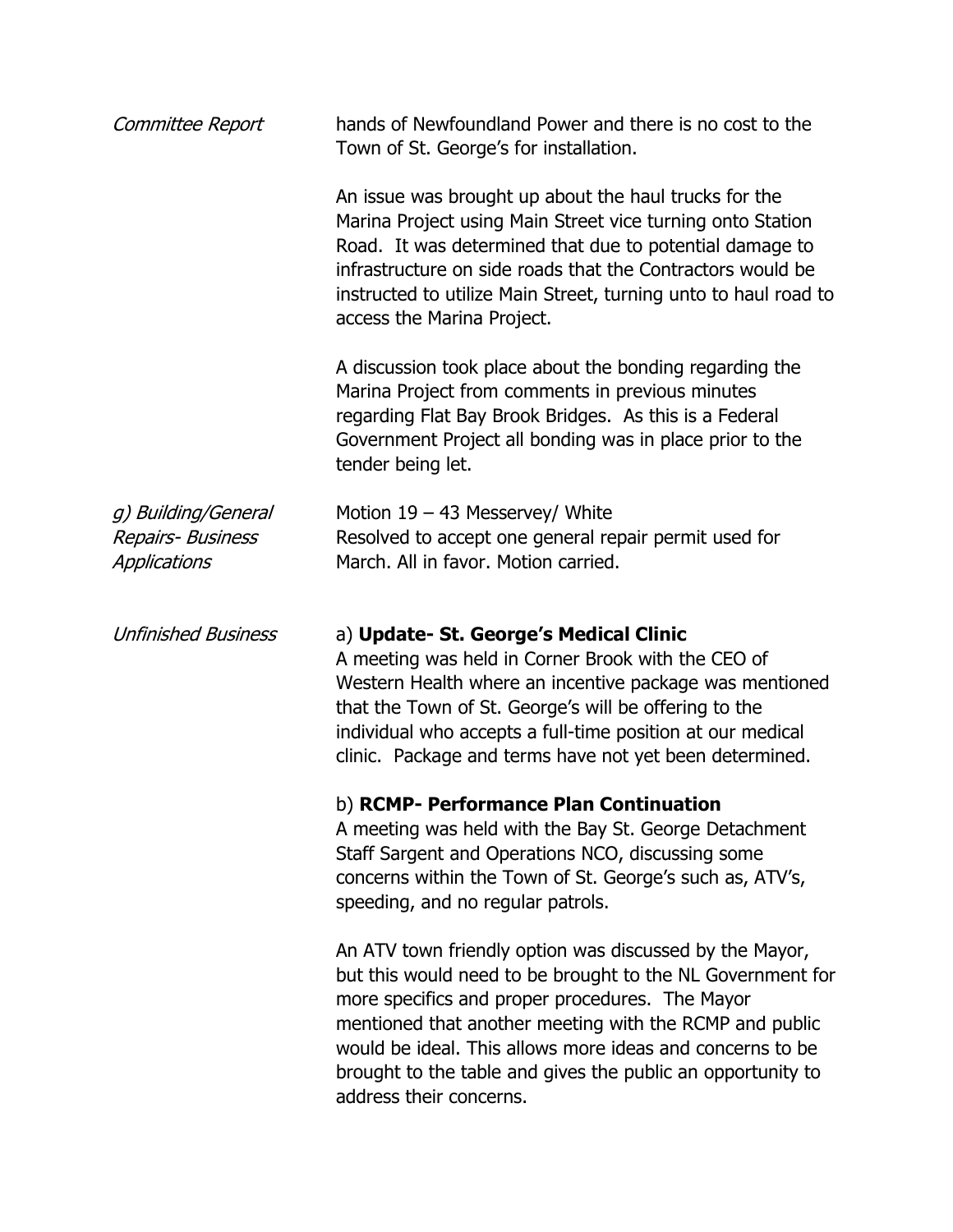#### c) **Update- Development Plan**

Councillors were asked to look over the development plan and take any necessary notes with their feedback by the end of April. A telecon with Jens will take place sometime in May to review everyone's comments.

### d) **Updated-Traffic Regulations**

After review from Transportation and Works the traffic regulations where updated as per cited recommendations;

Motion # 19 - 44 White/ Williams Be it resolved that in accordance with Section 413 of the Municipalities Act 1999, that the Traffic Regulations for the Town of St. George's dated 1 April, 2019 be adopted as presented. All in favor. Motion carried.

# New Business a) **Motion- Community Transportation Program** Stephenville has a community transportation program,

on a volunteer basis, with a low-cost fee. They reached out for our support.

Motion  $# 19 - 45$  Fleming/ Tobin

Be it resolved that we do support the Town of Stephenville in the application of the Newfoundland and Labrador Community Transportation Program. All in favor. Motion carried.

## b) **Elections- Request for Rental Space Siki Bennett Memorial Stadium**

Motion  $# 19 - 46$  Messervey/ White Be it resolved that we lease the office space at the Stadium from April to June for  $$1,500.00 + HST$  a month for Elections Newfoundland and Labrador. All in favor. Motion carried.

## c) **Arnold Morris Historic Home**

Dr. Nathan Elliott reached out to the Town Manager in regards of any interest on the part of the town of St. George's in purchasing the Arnold Morris historic home,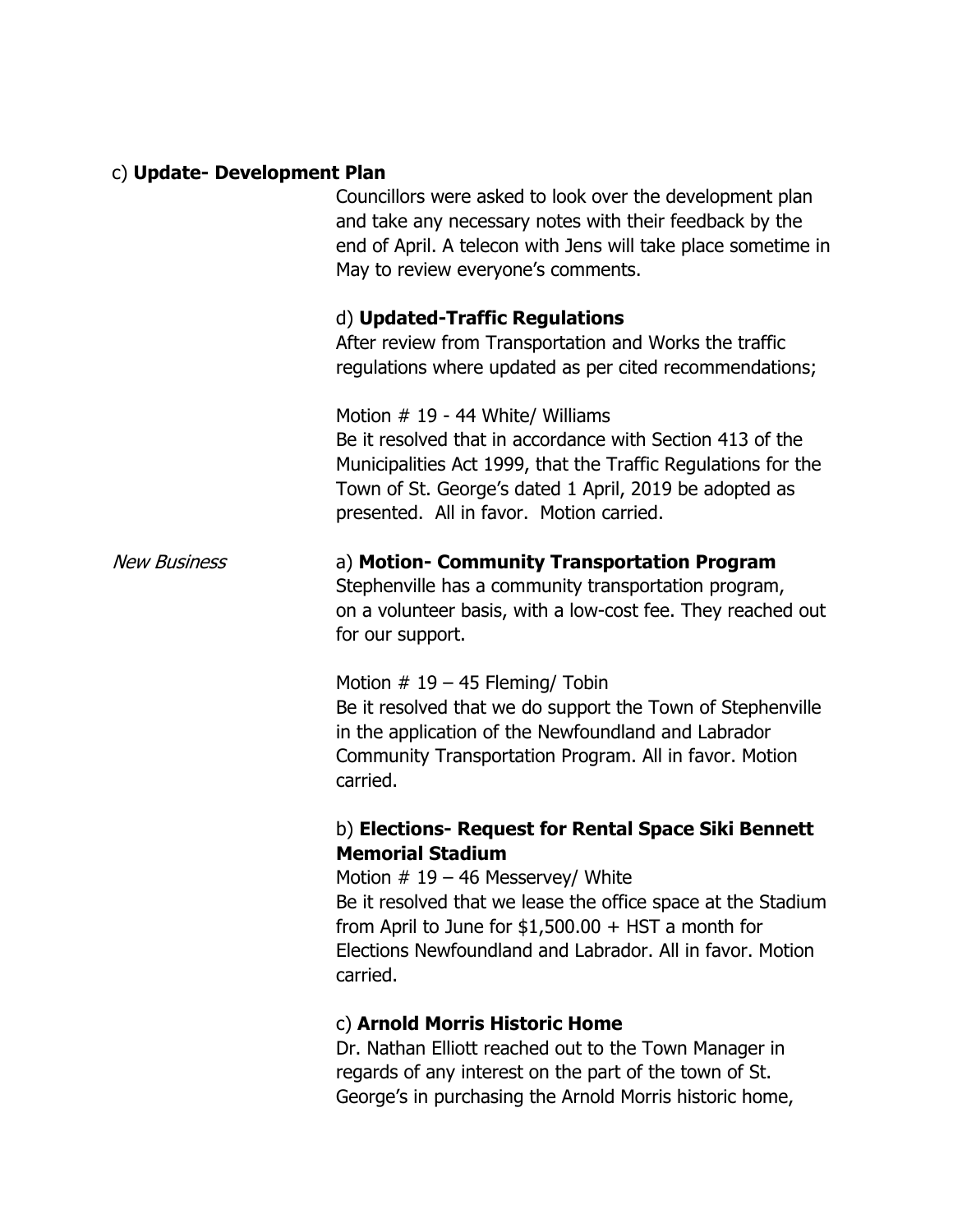asking if the town would like to turn it into a museum or some other kind of cultural marker he would consider offering at a reduced price. There was no interest from council members.

#### d) **Senior's Housing Development**

There are two individuals interested in purchasing some land from the Town to develop a Senior's Housing Development. The land they are inquiring about needs to be re-zoned. Prior to the application to re-zone the Town Manager will contact the Deed Registry and the surveyor regarding the property. Once property dimensions have been certified we will move ahead with a Public RFP (request for proposals).

Motion # 19 -47 Fleming/ Tobin Be it resolved that we move ahead with re-zoning, Recreation to Mixed Development. All in favor. Motion carried.

#### e) **Snow Guard Quotes- Town Warehouse**

There are safety issues at the Town Warehouse with respect to snow falling off the roof where the garage doors are located. We've already experienced a near miss. Snow builds up on the metal roof which can fall at any point. A snow guard is required to prevent this from happening.

Motion  $# 19 - 48$  Tobin/ White Be it resolved that we purchase the Snow Guard with installation from Harvey Gale & Son Limited as per the lowest provided quote of \$5,198.00 plus HST. All in favor. Motion carried.

| <b>Other Business</b> | It was noted that Central Service Station now offers full self |
|-----------------------|----------------------------------------------------------------|
|                       | serve pricing at their pumps and have extended their hours.    |

## Incoming a) **Circular- MYCW/ Federal Programs Approved**  Correspondence **Project Expenses**

A circular was received regarding the expenses of Federal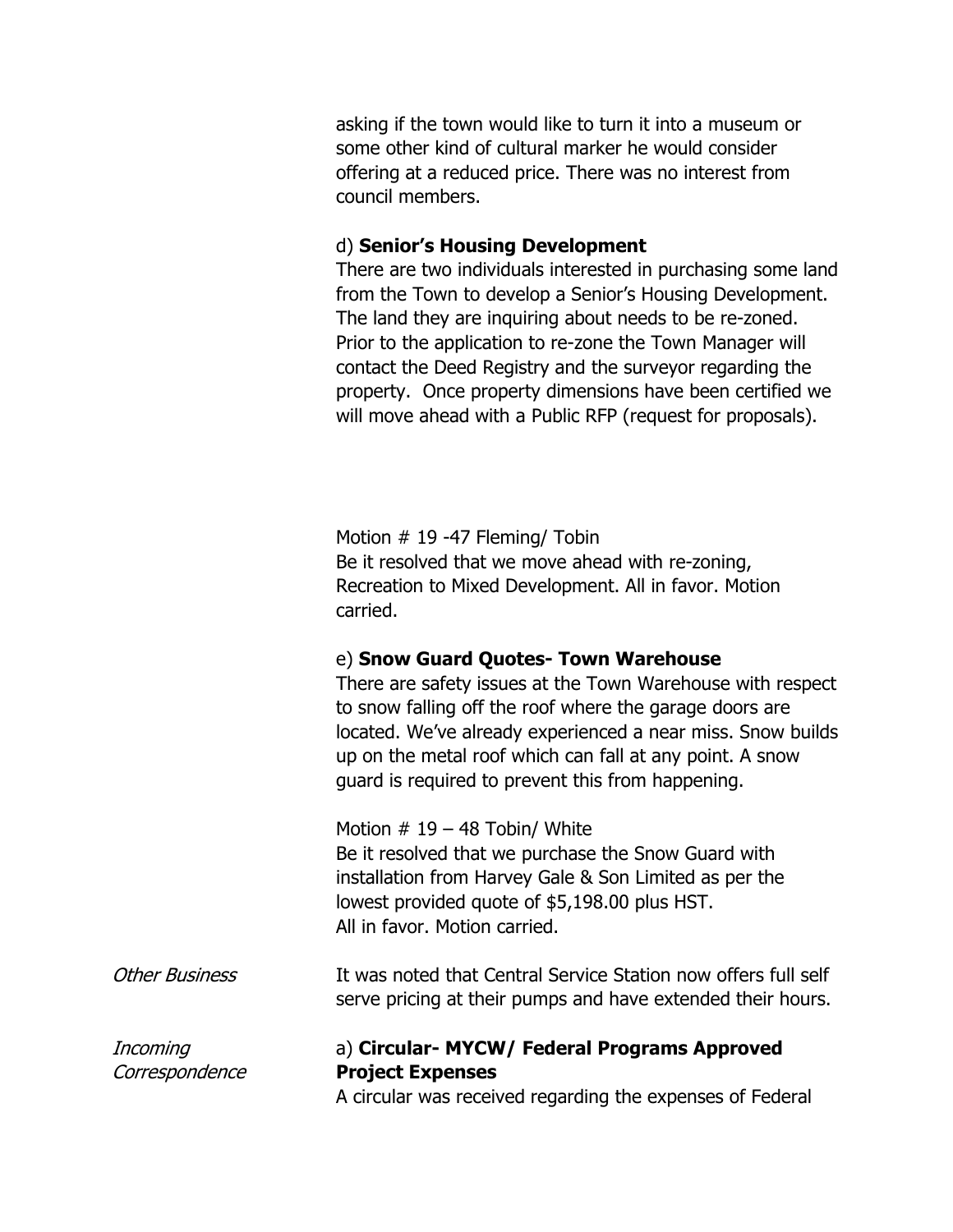Programs. A list of ineligible expenses is listed to ensure they are recorded properly for the submitted report on a yearly basis.

#### b) **Memo- MAA Postponement Requests**

A memo was received from Municipal Assessment Agency regarding the appeal process.

## c) **Letter- Change in Organization to DMG Consulting Ltd.**

We received a letter informing us and many other business contacts that after 48 years, Atlantic Engineering Consultants Ltd. has ceased operations, effective March 1, 2019. As of March 4, 2019 staff have become part of the province wide consulting firm DMG Consulting Ltd.

## d) **Letter- Re: Our letter Ex-Officio Request**

A letter was received from Victoria Murphy, Manager of Western NL Division Libraries with reference of our letter of March 5, 2019. The letter mentioned the Provincial Information and Library Board recognizes and appreciates the in-kind contribution provided by the Town of St. George's.

### e) **Email- WRWM Budget 2019**

An email was received with an attached 2019 Operation Budget for the Western Regional Service Board. This budget was approved by motion of the Western Regional Service Board dated Feb 21, 2019.

## f) **Email- Heritage NL Supporting the Adaptive Reuse of Heritage Buildings**

An email was received regarding Heritage NL having released its "Adaptive Reuse Tool Kit", which contains information for those interested in finding new uses for historic structures. A website is provided where the toolkits can be found.

### g) **Card- Thank you Card Bayview Academy**

A thank you card was received thanking the Town for their donation towards safe prom, from staff and